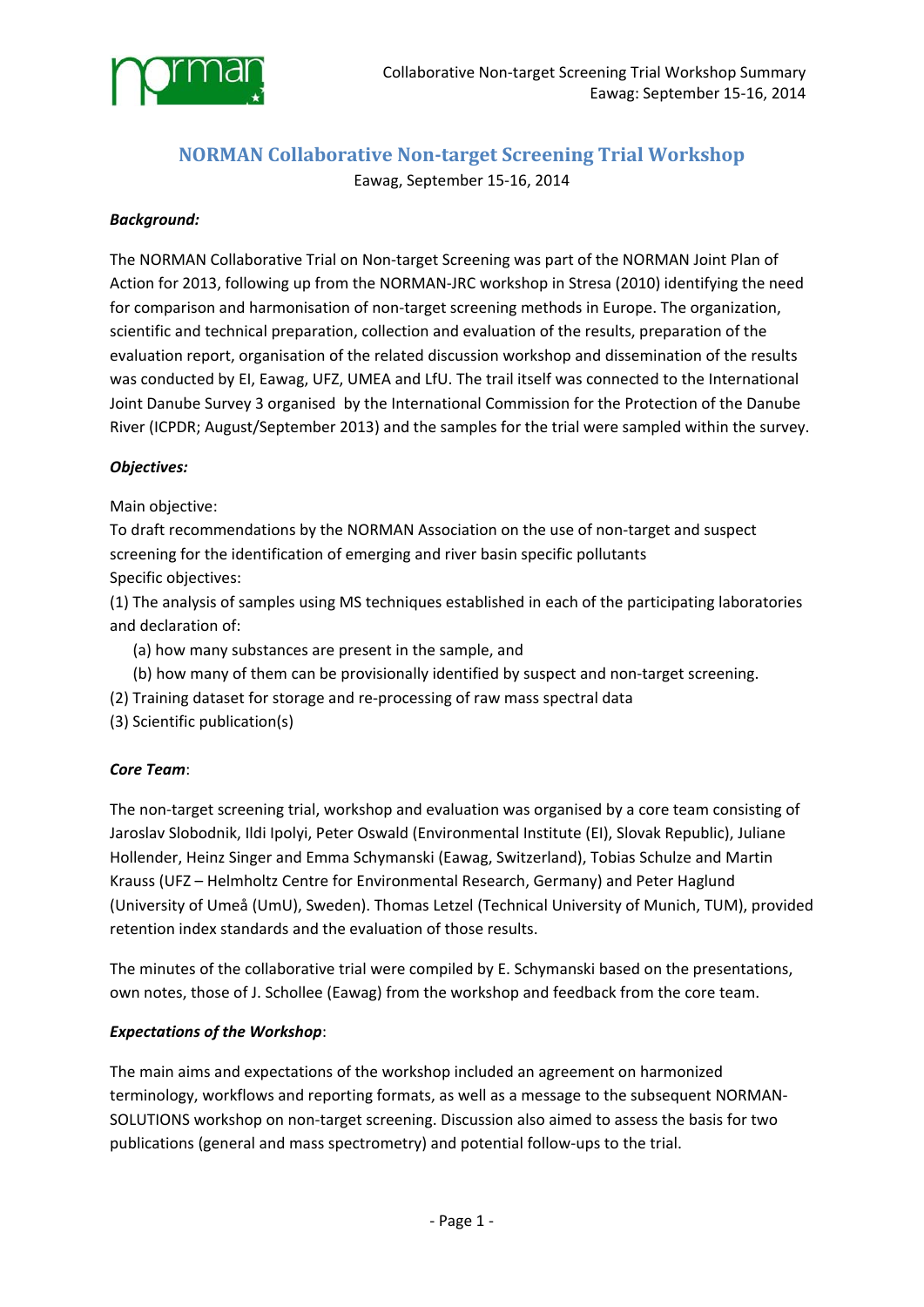

#### *Timeline*:

| Collaborative Trial  |                 | <b>Results Evaluation</b>  |                  |
|----------------------|-----------------|----------------------------|------------------|
| Application deadline | 15 October 2013 | Core team meeting          | 26 June 2014     |
| Sample distribution  | December 2013   | Workshop with participants | 15-16 Sept. 2014 |
| Result submission    | 15 March 2014   | Report and publication     | December 2014    |

#### *Sampling and Analysis*

Sampling: The sample was collected from JDS57, downstream of Ruse/Giurgiu (RO/BG; rkm 488), 18<sup>th</sup> of September 2013 (see Figure 1). Preparation included a large volume solid‐phase extraction of 1000 litres of water sample by UFZ (see Figure 2). A freeze dried aliquot equivalent to 1.5 L water was sent to each participant, along with a fabrication blank. Samples were dispatched from UFZ to EI and from EI to participants along with two retention index mixtures: LC-MS from TUM; GC-MS from EI. Sample reconstitution was to be performed according to the given instructions, but based on the needs of the analytical method.

Participants were requested to analyse with LC‐HR‐MS(MS) and/or GC‐MS within two days from sample arrival and submit results within two months of the sample dispatch. The results and evaluation was discussed by the core team before the workshop.



**Figure 1: Overview map of the Joint Danube Survey. Map modified from the original provided by the International Commission for the Protection of the Danube River (ICPDR).**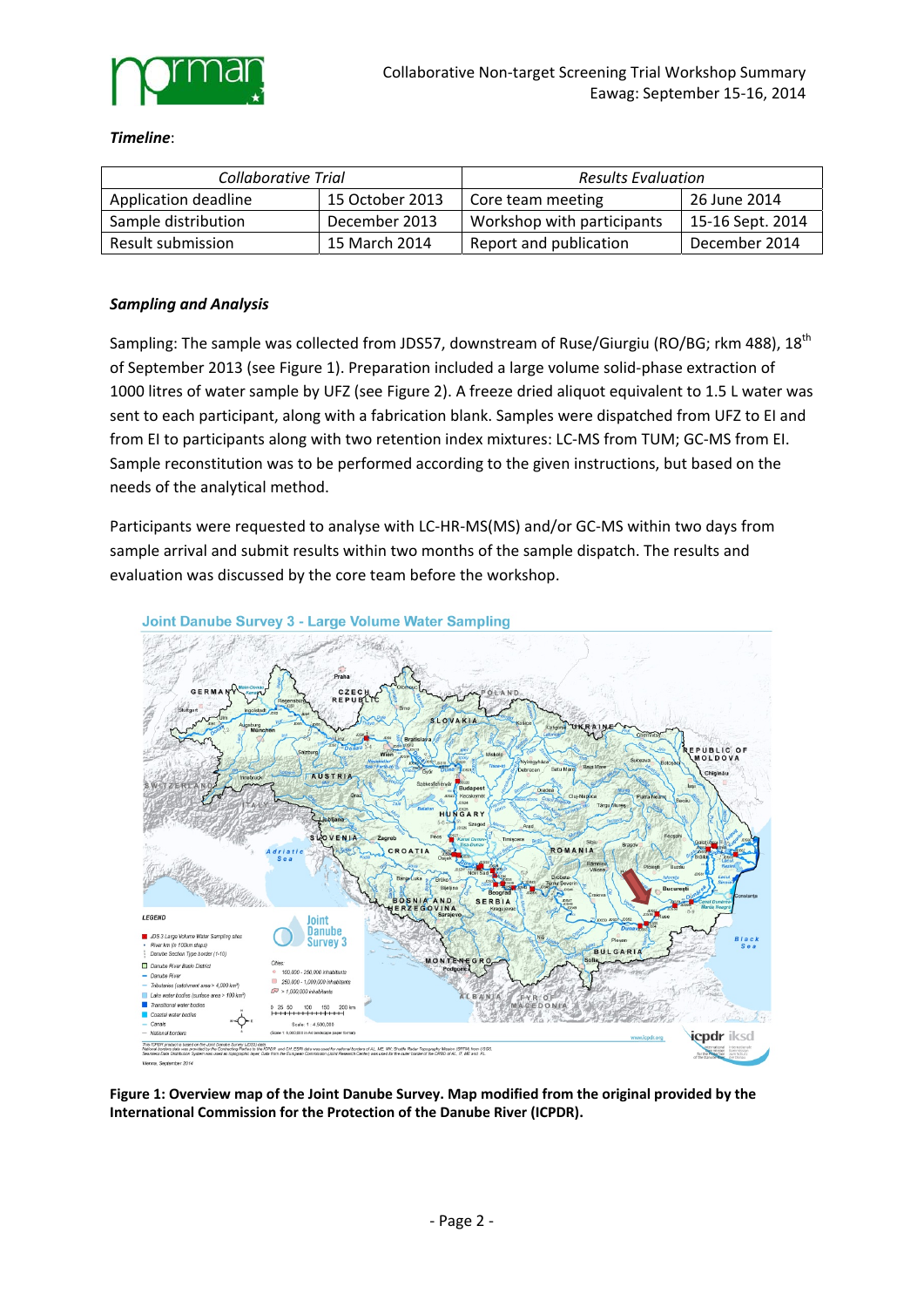



**Figure 2: Large volume sampling on the Joint Danube survey. Collage source: Jaroslav Slobodnik.**

### *Reporting Requirements*

Mass spectrometry: Full scan chromatograms were to be provided along with the results and:

- the resolving power (with referenced  $m/z$ ),
- collision energies used for generation of product ion spectra (e.g. MS/MS) and
- a parent mass lists including:
	- (a) the masses of all detected target compounds;
	- (b) all masses assigned to a suspect detected in the chromatogram;
	- (c) all masses of peaks picked for identification in non‐target screening;
	- (d) retention times of all masses (not just targets); and
	- (e) intensities of all detected masses.

Data evaluation for the workflow concentrated on:

- Target screening software
- Confirmation of identity of detected targets procedure
- Suspect and non-target screening software, procedures and databases used
- Retention time prediction method using standard mixture or own method (if applicable)
- Fragmentation prediction method (if applicable)

The definitions for participants to use in the reporting were given as follows:

- TARGET substance *WITH a standard available* in the laboratory, ability to report provisional (semi)quantitative results;
- SUSPECT substance *WITHOUT a standard available* in the laboratory, suspected to be present in the sample, searched based on the availability of a mass spectrum in mass spectral libraries or prior knowledge;
- NON-TARGET substance not foreseen to be in the sample and identified using mass spectral elucidation tools;
- UNKNOWN substances present in the sample remaining unknown.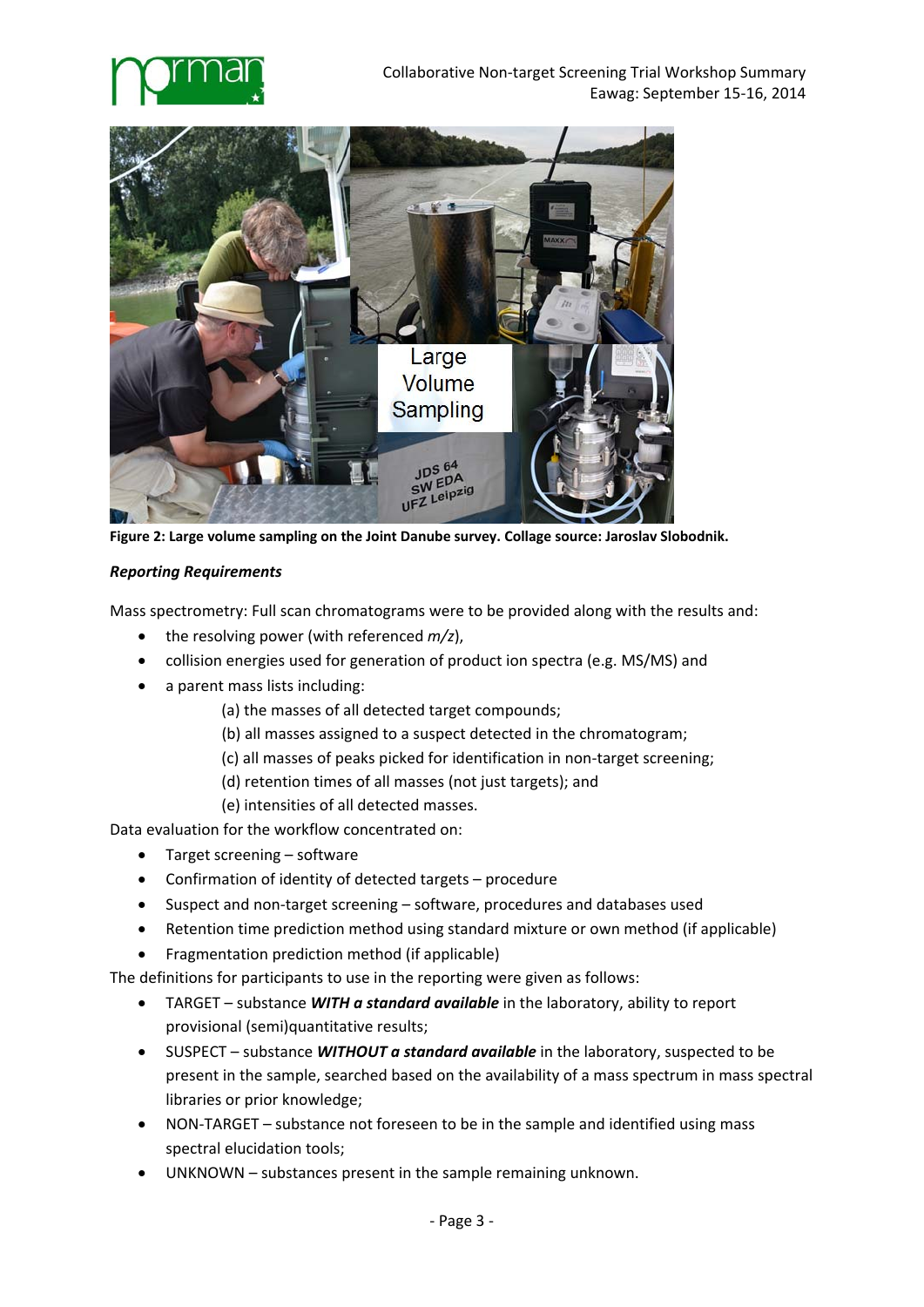

# *Participants*

A total of 26 institutes from 15 countries signed up for the collaborative trial and received samples. Seven institutes from 6 countries delivered GC‐MS results (SUEZ Environment, University Jaume I (UJI), Rijkswaterstaat (RWS), University of Athens (UoA), VEOLIA, EI, UmU. Sixteen institutes from 10 countries delivered LC‐MS results: NIVA, SUEZ Environment, University of Antwerp (UoA\_TC), TUM, UJI, Eawag, RWS, UoA, VEOLIA, IRSTEA, UFZ, University of Padua (UoP), German Federal Institute of Hydrology (BfG), Langenau Water Supply (LW), Croatian Waters (CW) and University of Tübingen (UoT). Germany (6) and France (3) both had multiple representatives in the LC‐MS category, while two French representatives also participated in the GC‐MS category. The participants ranged from institutes experienced in non-target screening and those using the trial to perform non-target screening for the first time. Eight institutes did not deliver any results; the reasons for non‐ submission generally included instrumentation issues and lack of time.

# *Sample Stability and Homogeneity Testing (I. Ipolyi)*

GC‐MS (20 substances, EI) and LC‐MS (50 substances, UFZ) methods were used to evaluate the sample stability. Three to five time-points were collected over 1 month under refrigerated conditions for stability, while the homogeneity was tested on three replicates. The conclusion was that the sample exhibited sufficient homogeneity and stability for the purpose of the collaborative trial.

# *Results Collection (via DCTs) and Data Evaluation*

The data collection templates (DCTs) were modified from the NORMAN DCTs and structured in a way to ensure the necessary minimum information was available for a sound evaluation. These proved very demanding to fill in properly and *will need to be revised for future trials*. The participants felt that these were complex and time‐consuming to fill in, while the definitions and fields were confusing. From the evaluator perspective, the information provided was very varied and it was challenging to find a common point for the evaluation due to inhomogeneity in the datasets received. The following points were reassessed during pre‐treatment:

- Method reporting: it was not clear to all participants that the "method" entry was generic as LOQs and LODs were requested, which are substance specific (high reporting demand).
- Re-categorisation of the data:
	- o Some institutes separated based on the analytical method (target vs non‐targeted acquisition) rather than *how* the substance was identified
	- o Due to confusion with the definitions, "targets", "suspects" and "non‐targets" and "unknowns" were re‐categorized to be consistent with agreed definitions. As agreed during the workshop, "non‐targets" and "unknowns" were merged into one category.
- **•** Generation of comparable substance identifiers (SMILES  $\Leftrightarrow$  CAS  $\Leftrightarrow$  InChI Keys)
	- o Some institutes only provided CAS (non‐unique, no structure), some SMILES (non‐unique but structure) and some only gave formulas and names (non-unique, no structure).
- Harmonisation of concentration calculations (extract vs water concentrations)
- The evaluation was split into GC‐MS and LC‐MS, sorted by method (instrumentation), the identification procedure and category and whether quantified.
- The information provided in the DCTs is priceless for retrospective analysis "harmonized DCTs" needed (question: *does it make sense to harmonize between GC‐MS and LC‐MS?*)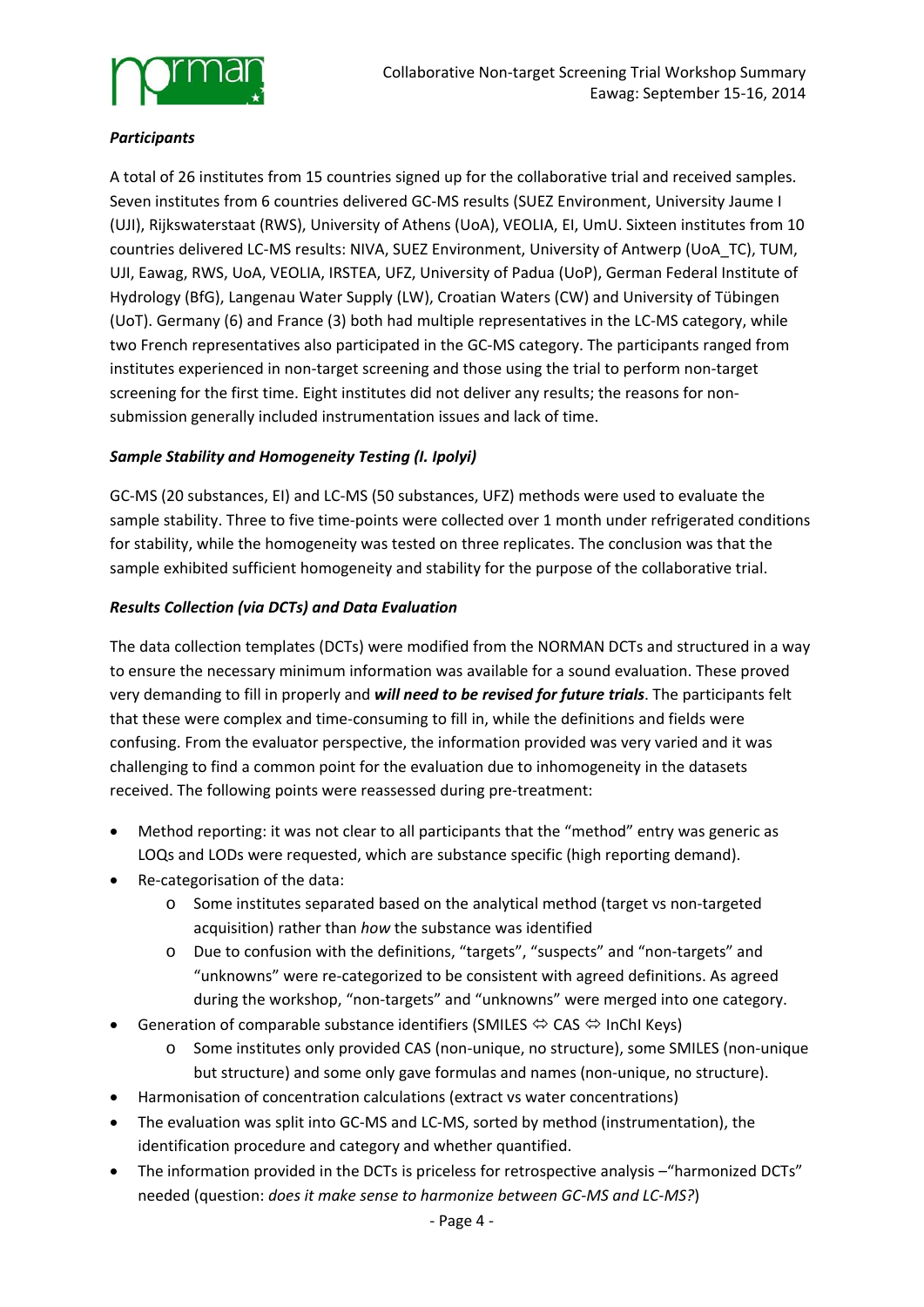

# *Results o of the GC‐MS S measurem ments*

In general, few substances were reported per participant (especially when compared with LC-MS), due in part to the sample preparation and also different concepts of data evaluation. A total of 348 "target + suspects" were reported over all institutes, compared with 116 "non-targets + unknowns". Generally DB-5MS columns were used and half the participants used large volume injections (LVI) compared with the other half (pulsed) splitless. Most participants used Agilent instruments, 2 Agilent-LECO, 2 Agilent-Waters and one Thermo. Solvents varied (acetonitrile (1), dichloromethane (3), toluene, (3), hexane (2)) and while most participants used electron impact ionisation (EI), two also used Atmospheric Pressure Chemical Ionisation (APCI) or Positive/Negative Chemical Ionisation (PCI, NCI). Vendor software was used by all to perform target identification, while suspect/unknown identification was generally performed using AMDIS and the NIST library; xcms and ChromaLynx was also used. While caffeine was the only quantified substance to overlap between the GC and LC lists, many substances overlapped in the suspect/unknown lists and *this substance overlap needs more* evaluation. The approaches remain complementary.

### *Retentio on Index‐ GC‐ MS (P. Oswa ald)*

The retention information (see Figure 3) helps add confidence to the identification by adding chromatographic information to the mass spectrometry. A *retention time* is reproducible under constant chromatographic conditions. A *relative retention time r=t<sub>r1</sub>/t<sub>r2</sub> for any two peaks* is comparable between different systems but different temperature programs cannot be compensated. The *Kovats Retention Index* gives the retention time of a certain compound normalised to the retention time of adjacently eluting n-alkanes. Derived for *isothermal conditions and a non-polar* system, this has error ± 10 units. A *Retention Index* (RI) normalises the retention time of a certain compound (e.g. using the *n*-alkanes) for temperature-programmed chromatography with an error of ± 100 units. Generally, carrier gas pressure and flow rates, pre-columns, column length, diameter, stationary film thickness or different isothermal temperatures/temperature ramps all have little-no influence e on RI.



**Figure 3: Calculation o of linear reten ntion index. So ource: Peter O Oswald.**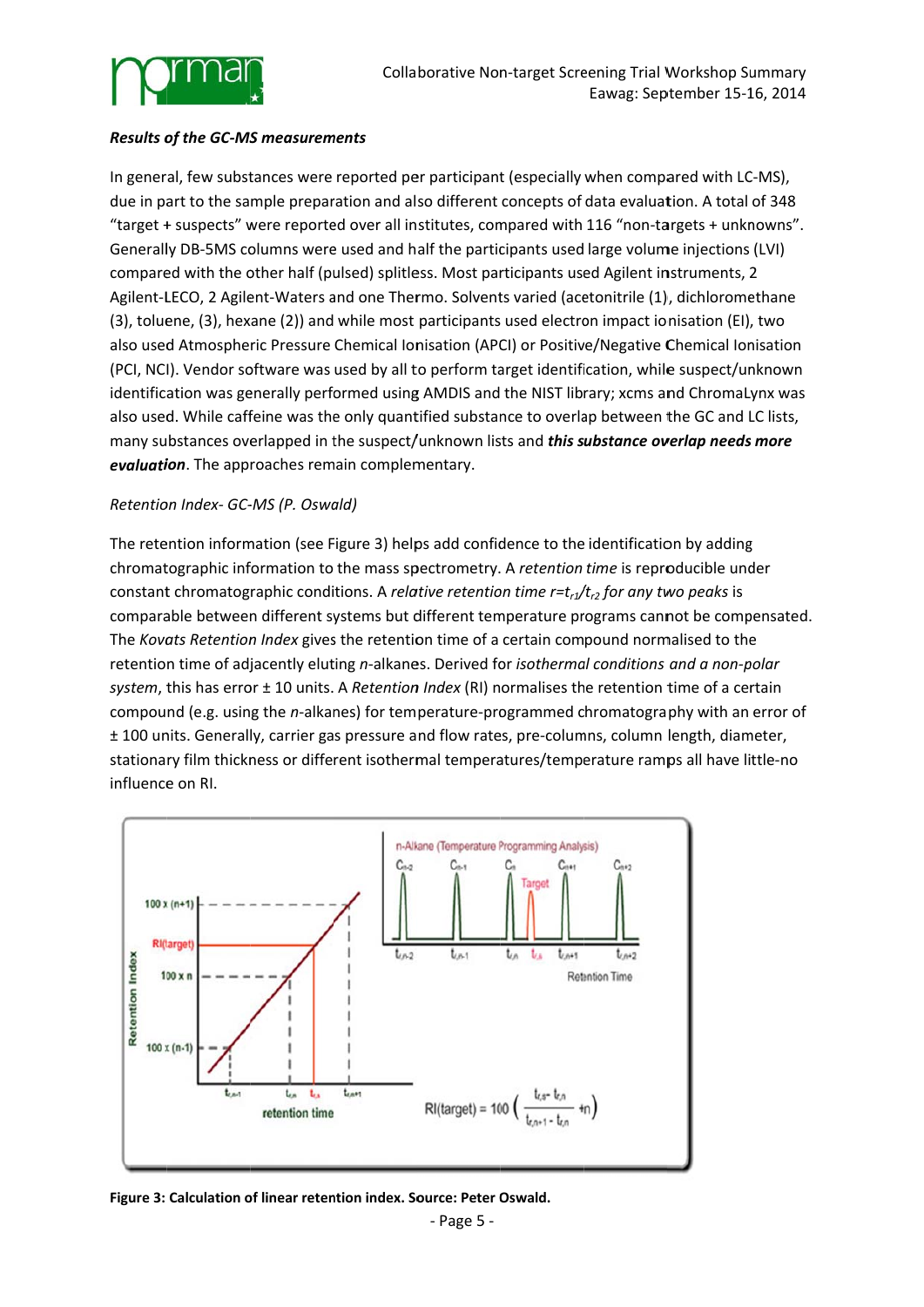

The reproducibility of the RI is (excluding overloading, column activity or reactive compounds):

- o On the same system: ± 10 units
- o Between identical systems: ± 15 units
- o 100% polydimethylsiloxane column: ± 15‐50 units
- o 95% polydimethylsiloxane‐5% polydiphenylsiloxane: ± 20‐100 units (depending on the polarity of compounds)

For participants in the trial, most RIs were ± 100 of the NIST values, where available. One participant deviated strongly from this, due to very polar columns used ‐ non‐polar columns give best comparability. The results showed that the RI is valuable to *enhance the confidence of identification in GC‐MS analysis* also in combination with other information such as soft ionisation to confirm molecular mass. For the collaborative trial, this enabled normalisation and comparison of the datasets while the combination of EI/PCI and RI is powerful for retrospective analysis.

# *Summary of Participant Feedback and Discussion*

- *Sample enrichment and preparation was not good for GC– should be changed in a future trial*
	- o Challenge: sending samples in solvents is more difficult than dry (regulatory reasons)
	- o Filtering (more particulate matter => more apolar compounds), evaporation (loss of volatiles), greater enrichment needed?
	- o Deconvolution did not work well for the trace levels observed
	- o Either LVI or 10x pre‐concentration or similar was needed to see anything at all
- *Insufficient time for non‐target identification*
	- o Need more time and better timing of sample delivery for better results
- The chromatography is generally not optimised for non-target identification
	- o Perform instead a long run with low temperature and e.g. 40 min run time.
	- o Optimized chromatography => optimized peaks => better for deconvolution software
- In‐house databases with retention information first choice database, with NIST as back‐up
	- o NIST generally used with match/reverse match values of 80 or 85 % as a cut‐off
	- o There may be greater uncertainty using Kovat's index for GCxGC methods, as 1‐D RTs are reconstructed from the 2‐D RTs, but this depends on the primary column used. If the primary column is non‐polar, the difference from reference values should be negligible.
	- o NIST not specific enough for APCI more specific libraries, use of exact mass required.
- *Better software is desirable, especially using exact mass, HR‐MS, soft ionisation techniques*
- Soft Ionisation:
	- o Combination of soft and hard ionisation provides valuable additional information but better software needed; can use RT to correct for results and adducts to confirm mass.
	- o Requires a change of source (time‐consuming); more stability needed for CI.
	- o Only see ~50 % of substances seen in EI‐MS, but limited in injection amounts.
	- o Will become routine eventually
- All participants agreed that *both exact mass and RI are important* RI provides complementary information, while exact mass provides additional information to help EI identification (but won't help with e.g. isobaric pesticides)
	- o Best combination exact mass, NIST match and RI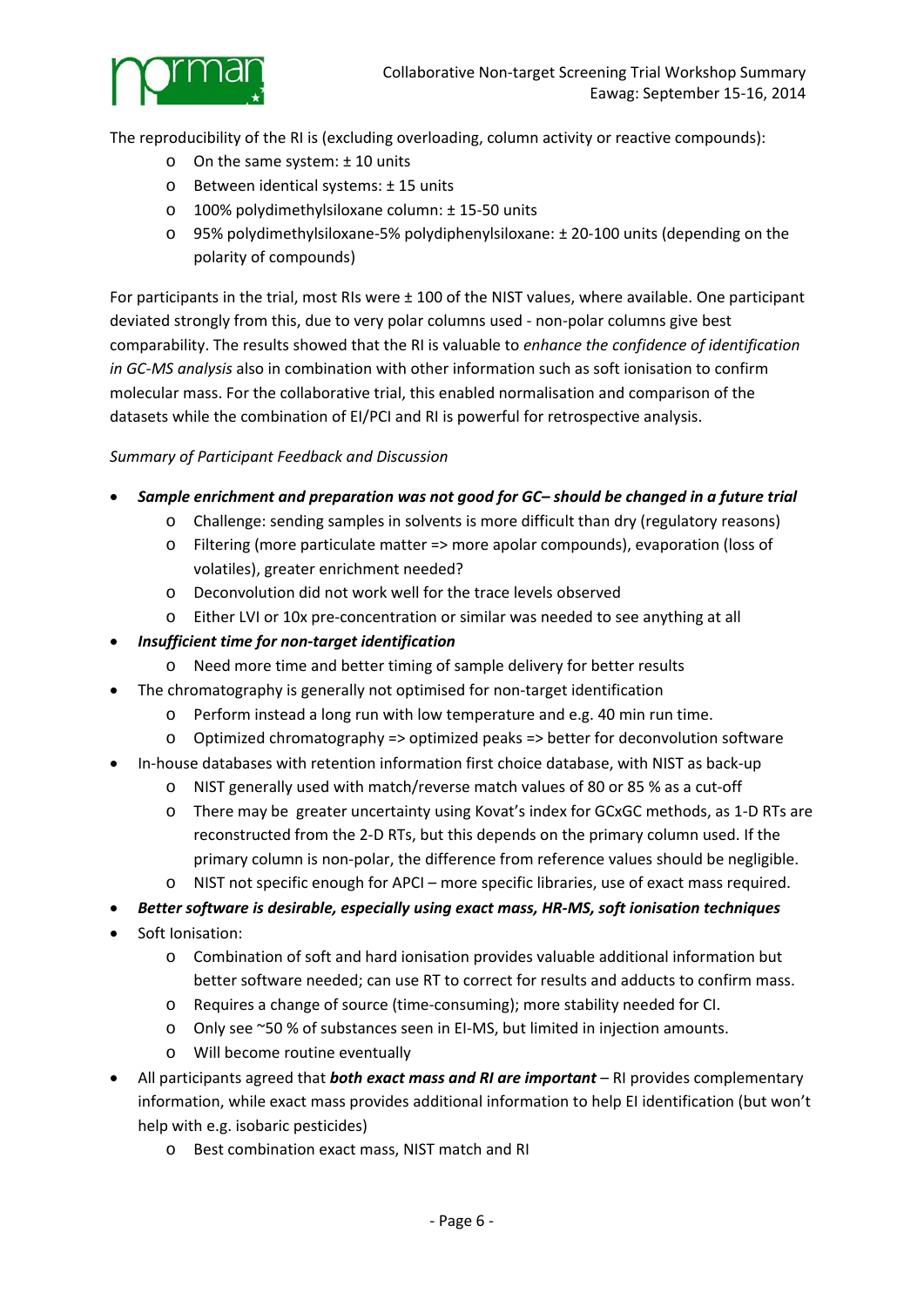

- *APCI‐GC would have a similar workflow to LC‐APCI‐MS/MS*
	- o No libraries, but can do a wide screening as for LC approaches due to the usual presence of the molecular ion. However, generally little fragmentation is observed.
	- o With respect to sensitivity, one participant commented that APCI is maybe 10x more sensitive than EI\_QTOF, but also a newer machine
	- o Both M+ and M+H+ occur in APCI‐MS and have to be checked for suspect screening. For non-target one can perform two injections, one in dry conditions and one with extra  $H_2O$ added to force adduct formation and subsequently assign the molecular ion.
	- o Perfect machine for screening: but then don't have the EI‐MS libraries to compare
- *Low resolution instrument would have GC‐MS workflow: AMDIS => NIST => Match or unknown*
	- o Concept of suspect doesn't make sense in this workflow
	- o Non‐target screening is database matching with NIST, if no convincing candidate is in the library, generally remains "unknown".

#### *Results of the LC‐MS measurements*

The participants in the LC-MS measurements were a mix of experienced laboratories through to others performing non‐target screening for the first time. In general, many more substances were reported for the LC‐MS measurements. Over all 16 participants, a total of 1072 "target + suspects" were reported, compared with 21380 "non-targets + unknowns", contrasting with the GC-MS results where fewer unknowns were present than targets. Of these, 500 compounds had reported concentrations and after adjusting the reported concentrations to represent the final concentration in the water, these were generally within 1‐2 orders of magnitude (there was some debate here about whether this deviation is acceptable or whether the corrections made were sufficient). No substance was found by all participants, while sulfamethoxazole, carbamazepine and atrazine were the most quantified substances.

With respect to the analytical methods and instrumentation, generally C18 columns used, with only one participant using tandem LC also with a HILIC column. Narrow bore columns were used (2‐3 mm ID) but no nano or micro‐LC methods and while most (10) participants used HPLC, 5 used UHPLC. The solvents were more evenly distributed, with 7 laboratories choosing acetonitrile/water versus 8 choosing methanol/water. The injection volumes ranged from 2‐20 µL, with two participants injecting 100 µL. A range of vendors were represented (note: one participant used two instruments), including ABSciex (2), Agilent (5), Bruker (1), Thermo (6), Waters (3). More coarsely, 11 instruments belonged to the ToF family, while 6 belong to the Orbitrap family. Despite this, only three participants ran their samples above a resolution of 70,000. All participants used electrospray ionisation (ESI), while the mass scan range varied between  $m/z$ =50-2000 (Orbitrap users generally 100-1000, ToF users with a wider range). MS/MS acquisition was generally data dependent.

The data analysis was extremely varied, with a wide range of vendor and non‐vendor approaches used and many different databases. Target identification and quantification was generally dominated by vendor software (e.g. ChromaLynx, MassHunterQuant, MassLynx, Target Analysis, Trace Finder, Unifi), while this was quite different for suspects/non-targets (e.g. DAIOS, ExactFinder 2.0, Data Analysis, ForensicTox, MassBank, MasterView, MetFusion, internal lists, Metlin database (pesticide, forensic), PeakView, Profinder, StoffIdent, Xcalibur and so on).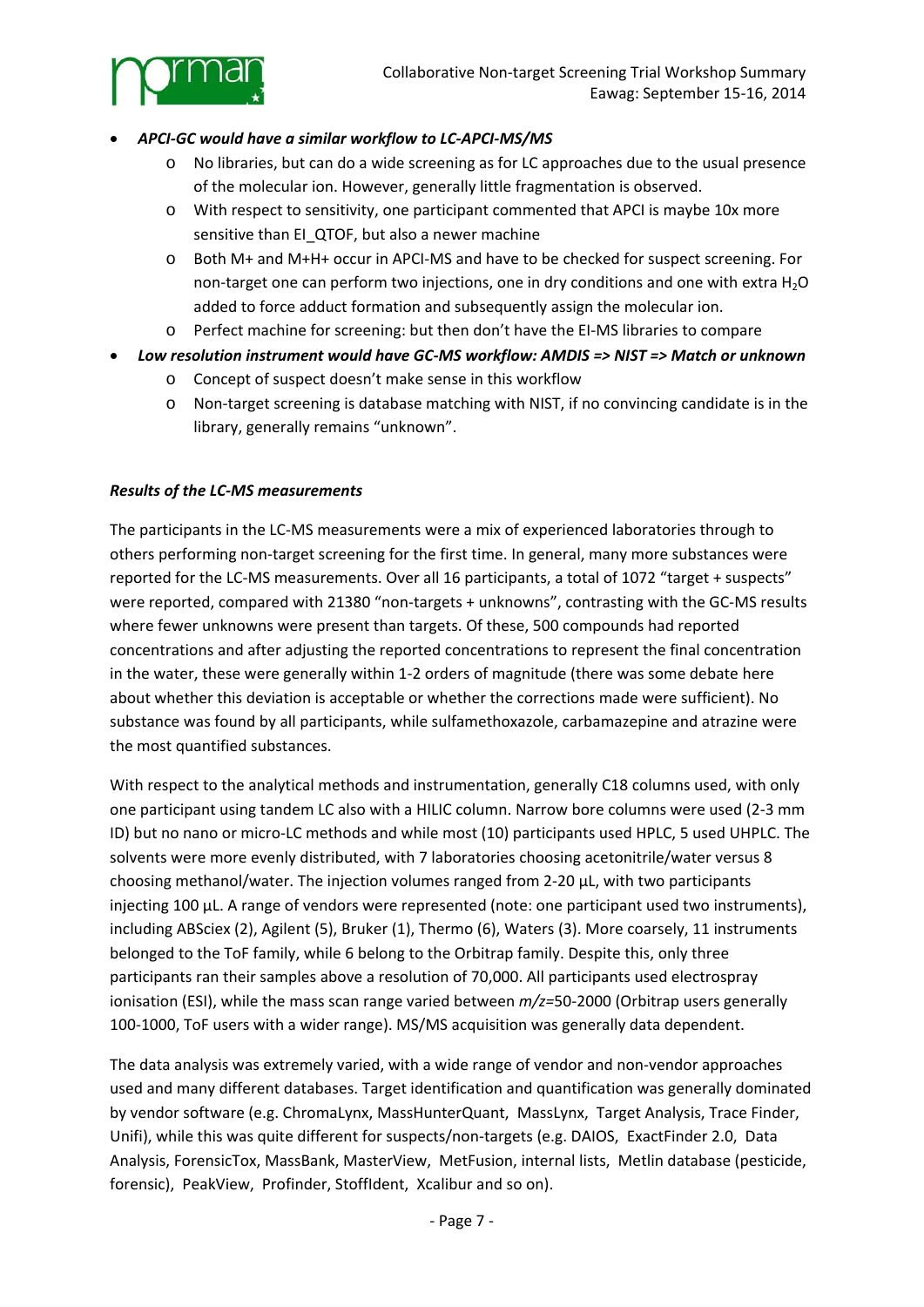

### *Retention Comparison – LC‐MS (T. Letzel)*

The retention comparison in LC‐MS was termed RTI (retention time index) to distinguish between the RI (retention index, GC) and LC methods. While a standard mix was given, in principle any mix could be used as long as it consists of neutral compounds with a wide distribution of log P (= log Kow) from e.g. ‐1 to 5. For this assessment, logD is now used instead of logP to account for charged compounds, while ChemAxon is used for the calculations.

For the target compounds, of the 26 found over 3 times, the root square deviation (RSD) was <3% for 11, 3-6% for 11 and > 6% for 4 of the 26. With respect to StoffIdent, the logD matching is  $\pm$  0.5 log units, while the correction for negatively charged substances is  $\pm 1$  log unit. Neutral molecules are corrected by subtracting 1 log unit if logD is < 0.35 and by adding 1 log unit if logD is > 4. Neutral molecules in the logD range of 0.35 to 4 are not corrected. No adjustment is made for positively charged molecules, due to a lack of data evaluation. The correction and the matching is based on empirical experience and is performed automatically in StoffIdent. For example, for Eawag, of 105 targets; 96 of these are in StoffIdent, while 81 (77%) were within the calculated logD range. Similarly for Langenau: of 70 targets detected, 60 were in StoffIdent and 50 (83%) were within the logD range.

# *Retention Time Information Discussion, LC‐MS*

- Question from participants: are these logD limits too harsh? Outside the errors of the prediction?
- Connecting StoffIdent and MassBank would be ideal to perform spectral search on suspects.
- Search StoffIdent with your own formats contact Thomas Letzel with example format.
- Retention time prediction everyone says it is useful, but few used it, why?
	- o Approaches used included Letzel index, QSAR approach, "conversion" of database retention times to own system
	- o Other participants had insufficient time to use e.g. CHI or logP/logD approaches
	- $\circ$  Too much uncertainty to use this as confirmation/rejection of a target identity
	- o But, useful as a filtering criteria for non‐target identification (which hardly any participant managed); e.g. for Level 3.
	- o Not useful for substances where the prediction is known to be poor
	- o Errors: narrow range can lead to false exclusion; large errors means too inaccurate.
	- o QSAR approach promising; logP often better than logD because the latter also includes errors in pKa prediction
	- o No best approach yet more investigations required.
	- o In general: *retention time information (not index) is a useful term* as it is more flexible

# *Summary of Participant Feedback and Discussion for LC‐MS: Analysis*

- Universal choice of reverse phase (RP) LC and only one with tandem RP & HILIC
	- o *RP separation is good generic method for screening*; HILIC (and other phases) are too specialised but complementary and useful for specific cases
	- o HILIC and alternative columns could help measure substances in the dead volume
	- o Solvent issues with HILIC: high water content is problematic and polar compounds are difficult to pre‐concentrate. Solvent exchange may be necessary.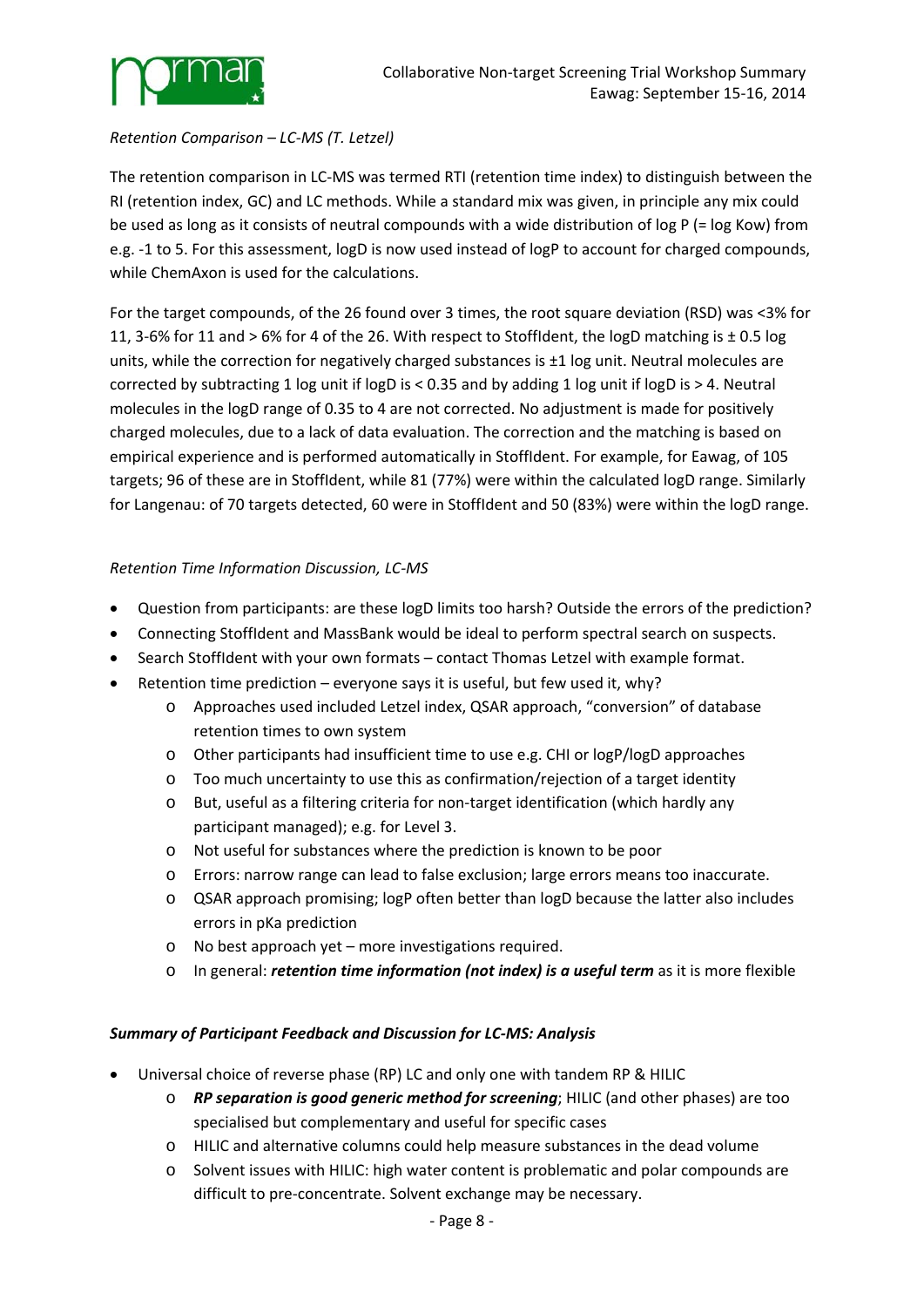

- Generally narrow bore columns used (1‐3 mm), no nano‐ or micro‐LC
	- o Theory: less matrix suppression and higher sensitivity with nano‐LC but no one tried
	- o Some experience with chips, but preconcentration results in losses that may be avoided with direct injection.
- HPLC (10 participants) versus UHPLC (5 participants)
	- o HPLC needed in many cases to give sufficient time for MS/MS experiments desired.
		- **HPLC** "all in one" experiment vs UPLC requiring several injections
	- o 5 minute UHPLC run time gives all ion suppression and matrix squeezed into the smaller time, so longer runs better for non-target screening
	- o => *recommendation for HPLC or long UHPLC runs*
- Solvent: ACN vs MeOH
	- o Different selectivity, different adducts (more with ACN?), purity/supplier plays a role
	- o Solvent choice shouldn't affect the RTI calculation (*more data on this wanted*)
	- o MeOH better from a green chemistry point of view, but *no recommendation on solvent*
- Injection volume: most had 2‐20 µL, some up to 50‐100 µL
	- o Better sensitivity with large volume how to avoid overloading and chromatographic problems with pre‐concentrated samples? *More discussion required*
- Resolution: how high do you need to go?
	- o Hard to give definite answer, many compounds resolve well at 30,000, some require >60,000 (see e.g. Kellmann et al, 2009, J Am Soc Mass Spectro, 20, 1464–1476).
	- o *Recommendation to go for the highest resolution possible on your machine that suits the acquisition speed required for analysis*
	- o Unit resolution QqQ could be used under certain circumstances for suspect screening but impossible for non‐target => *QqQ should be excluded from subsequent NT Trials*
- Ionisation: all participants used ESI: why not APCI / APPI?
	- o Complementary technique: gives more information but insufficient time to use it here
	- o As for other analytical methods: analysis time is short compared to slow data processing. ESI positive and negative minimum needed for non‐target.
	- o *Data processing is the clear bottleneck – need software to merge information*
- Mass scan range: Lowest m/z ≤ 80 (9) or 100 (6). Highest m/z 1000 (8) or ≥ 1200 (7)
	- $\circ$  What is the appropriate range? NDMA 75 g/mol vs Vancomycin 1450 g/mol. Large scan range can limit the sensitivity of some instruments
	- o *Recommend minimum m/z = 100‐1000, optimum 50‐2000*
- MS/MS acquisition
	- o Data‐dependent MS/MS offers greater sensitivity but often requires reanalysis most participants used this.
	- o Data‐independent MS/MS (SWATH, MSe, bbCID, all‐ion, …) delivers fragments of all parent ions and also enables quantitation over fragments but not trivial to associate fragments with parents. No software available yet.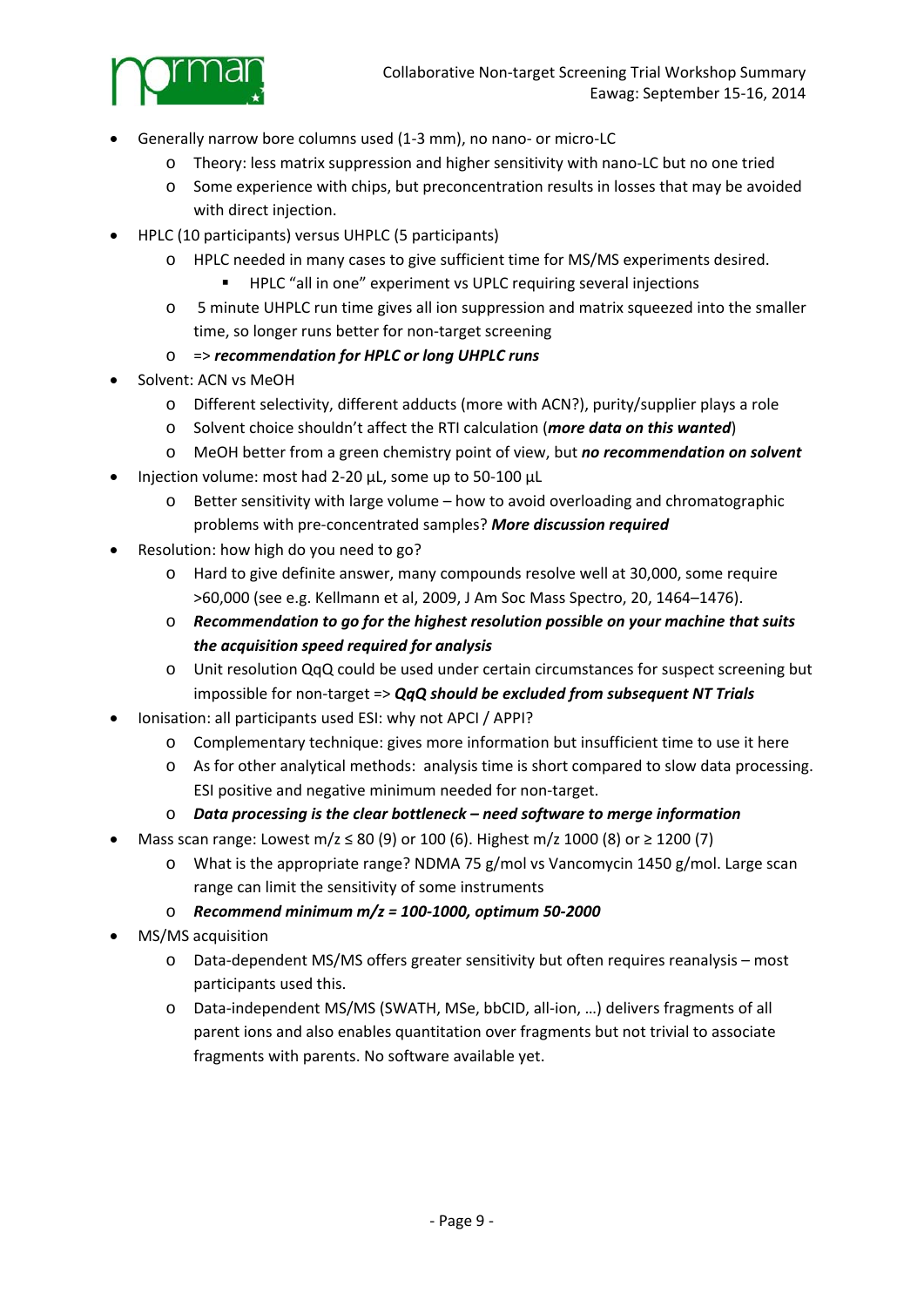

### *Summary of Participant Feedback and Discussion for LC‐MS: Data Evaluation*

- Very few true "non‐target" results
	- o Many experienced a lack of time => did not get to non‐targets
	- o *"Real" non‐target screening is too time consuming for the trial*
	- o Few "promising" non‐targets if extensive target and suspect screening performed
	- o Many experienced insufficient intensity to obtain good MS/MS
- Suspect screening better performed "smart" not broad
	- o StoffIdent has ~9,000 compounds the bigger the better; smaller databases possible e.g. "DuftStoffIdent" – for fragrances; "StoffIdent for other regions"; REACH, …
	- o *Desire to have consolidated suspect platforms, not so many different ones*
	- o Debate: screen big or screen smart? Screen big but with functionality?
		- **Suspect list depends a lot on the question you are trying to answer**
		- **Could be restricted to ionisable compounds, to specific exposure routes (e.g.**) wastewater versus agriculture), …
	- o A common list of suspects, e.g. NORMAN, StoffIdent, ChemSpider
	- o High abundance peaks one way to eliminate false positives
	- o "Peak detection", "deconvolution": nice peak does not necessarily mean nice identification (or rather, nice identification does not necessarily mean nice peak)
	- o Better results achieved with multiple measurements, as suspects /non‐targets require re‐ measurement e.g. data dependent (dd) versus data independent analysis (DIA), Eawag or 5‐fold injection to distinguish sample from noise (Langenau)
	- o *General agreement to "share" suspects, but no agreement on how*.
	- o *New NORMAN task to develop suspect list with categorisation*
- Software needs
	- o Soft ionisation: exact mass & specific ESI libraries needed (especially ESI negative)
	- o Insufficient elucidation tools for non‐target identification
	- o Retention prediction tools needed
	- o Better software required for suspect screening approaches workflow still time consuming and need too many different platforms
	- o *Dream of a "fully automated workflow" and "batch searchable accurate MS/MS"*
- Libraries used:
	- o Agilent "PCDLs" e.g. Broecker, Herre and Pragst PCDL/toxic‐forensics Library (7509 compounds), 1664 pesticides, 16,000 synthetic substances (latter crashed the system for one participant).
	- o NIST MS/MS (NIST11 ~4500 compounds, NIST14 ~8200 compounds).
	- o In‐house libraries e.g. 2000 compounds, 1500 compounds, 500 compounds, 2200 compounds (with RT & fragments for 800).
	- o Waters database with 730 compounds but different RTs
	- o Bruker Pesticide Screener (700 pesticides with RT & fragments)
	- o Thermo EFS (~1000 compounds), forensics & toxicology.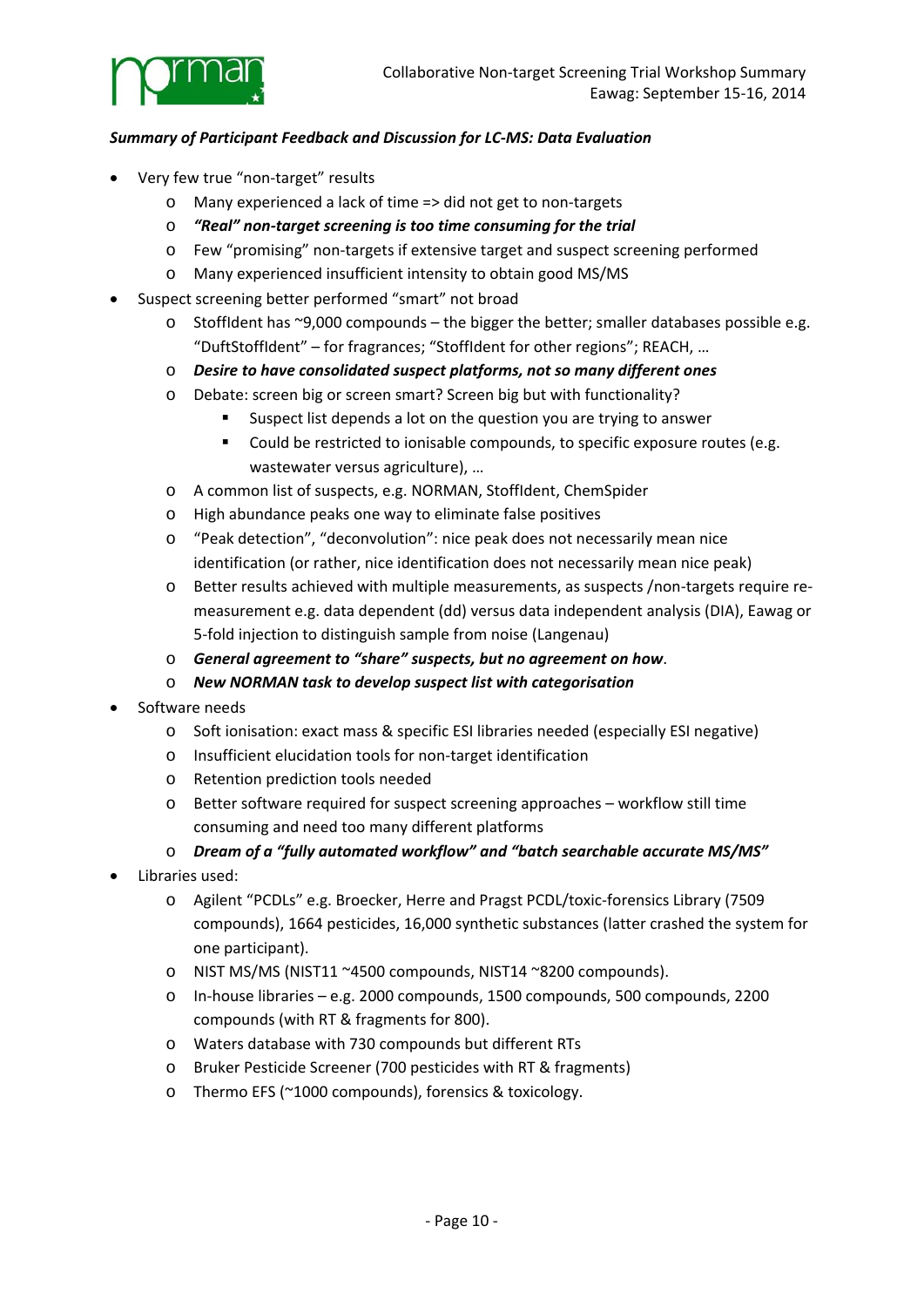

# *Definitions:*

Proposal to merge the confidence level with terminology (see Figure 4).



**Figure 4: Workflow nomenclature and evolution of targets, suspects and non‐targets with confidence levels.** The grey arrows indicate how suspects and non-targets can increase in confidence according to the evidence, while the red arrows show what happens to targets and suspects where the evidence does not confirm the **identity. Source: H. Singer.**

- Definition: Target Screening vs. Target Analysis
	- o Quantification is a lot of extra work *do not require quantification for future trials*
	- o Target always has the reference standard to distinguish if quantification is present, add this to the name, e.g. Quantitative Target Screening or Quantitative Target Analysis
	- o Authorities require high certainty and quantification (most agree, not all) with calibration curves, IS, etc. Typically skip "screening" and go straight to "analysis", i.e. quantification.
	- o Also add the score (ID points) to the level to reflect uncertainty, e.g. if no MS/MS but still Level 1 with reference standard
	- o *Requirement: MS, RT and MS/MS (latter where available).*
- Definition: Suspect Screening
	- o General definition: *no reference standard available, but exact mass and a structure*
- Definition of non-target: effectively not a target and not a suspect
	- o General agreement to remove confusing distinction between "non‐target" and "unknown".
- General agreement that this terminology doesn't apply to GC
	- o Concept of "suspect" doesn't apply to EI‐MS